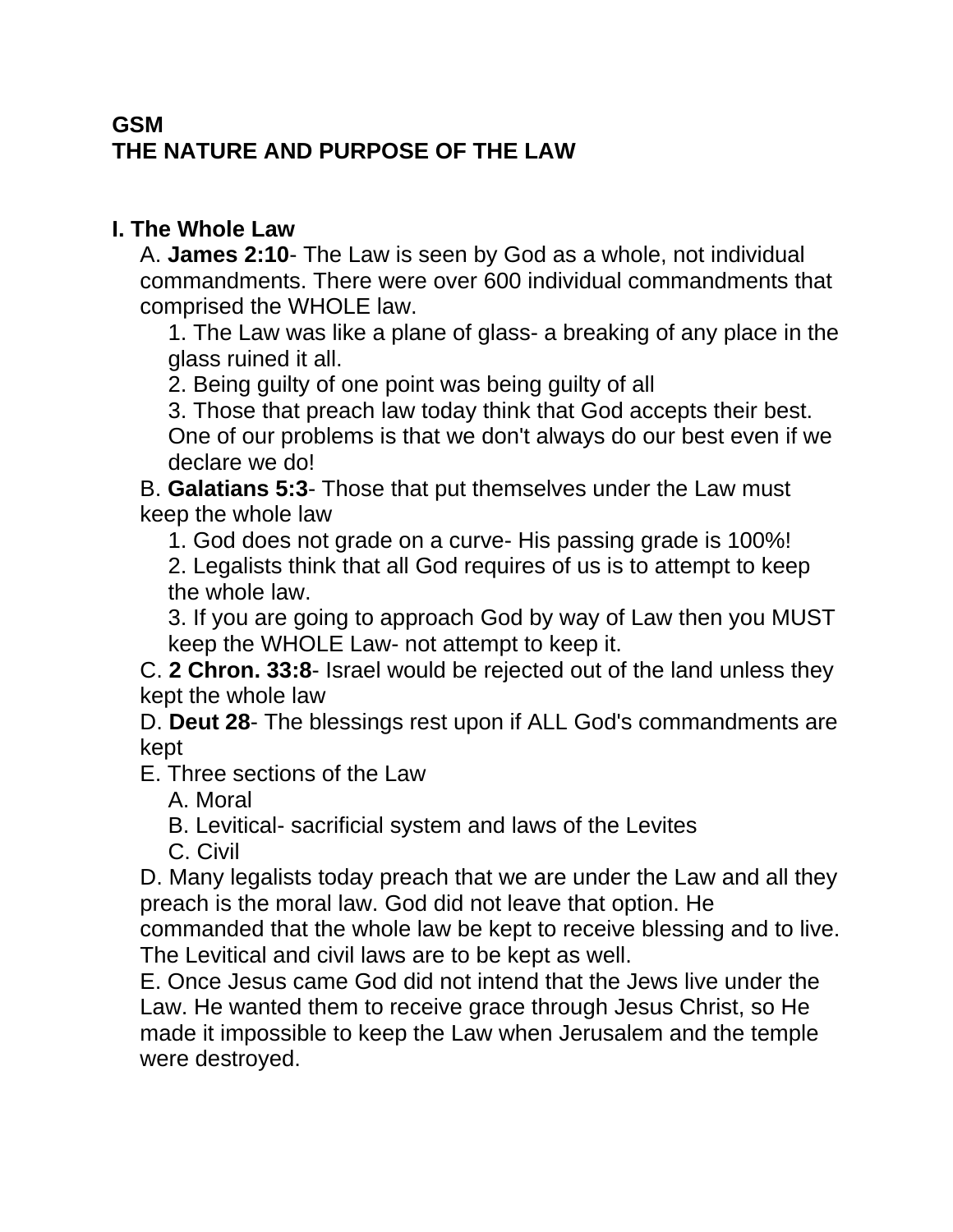F. Under Law you were to go to Jerusalem for yearly feasts and sacrifice in the temple. When the temple was destroyed this was made impossible and still is impossible today!

G. Not only is keeping the letter of the Law impossible by effort but it is a physical impossibility.

H. **Romans 3:19**- The Law was never given to the Gentiles at all. Why then are many gentiles trying to be justified by it?

I. The Law was a test case for Israel to show the world it was hopeless to be saved by performance.

## **II. What the Law could not do**

A. **Acts 13:39**- The Law could not justify. It could not make you make you as you ought to be.

B. **Galatians 3:21**- The Law could not impart life. We were spiritually dead. The Law could just maintain your life. Lev. 18:5

C. **Hebrews 10:1**- The Law demanded you be perfect but it could not make you perfect

D. **Hebrews 10:11**- It could not remove sins. It could only cover sins.

E. **Romans 8:3**- It could not condemn sin. It only could condemn sinners. By what Jesus did on the cross He condemned sin and freed us from it's authority and control.

### **III. What the Law could do**

- A. **Romans 3:19** It could hold you guilty
- B**. 2 Cor. 3:6** The Law pronounces death sentence
- C. **2 Cor. 3:9** It condemns you
- D. **Romans 3:20** The Law gives you the knowledge of sin
- E. **Romans 5:20** It makes offense increase
- F. **1 Cor. 15:56** It strengthens sin against you, not you against sin
- G. **Romans 7:8** It stirs up the desires of the flesh

H. **Galatians 3:22-25**- It teaches us about Christ and leads us to Christ and to faith

### **IV. The purpose of the Law**

A. God did not ever give the Law to bless people with but to condemn them with it.

B. God did not give the Law to make people righteous but to show them they were unrighteous